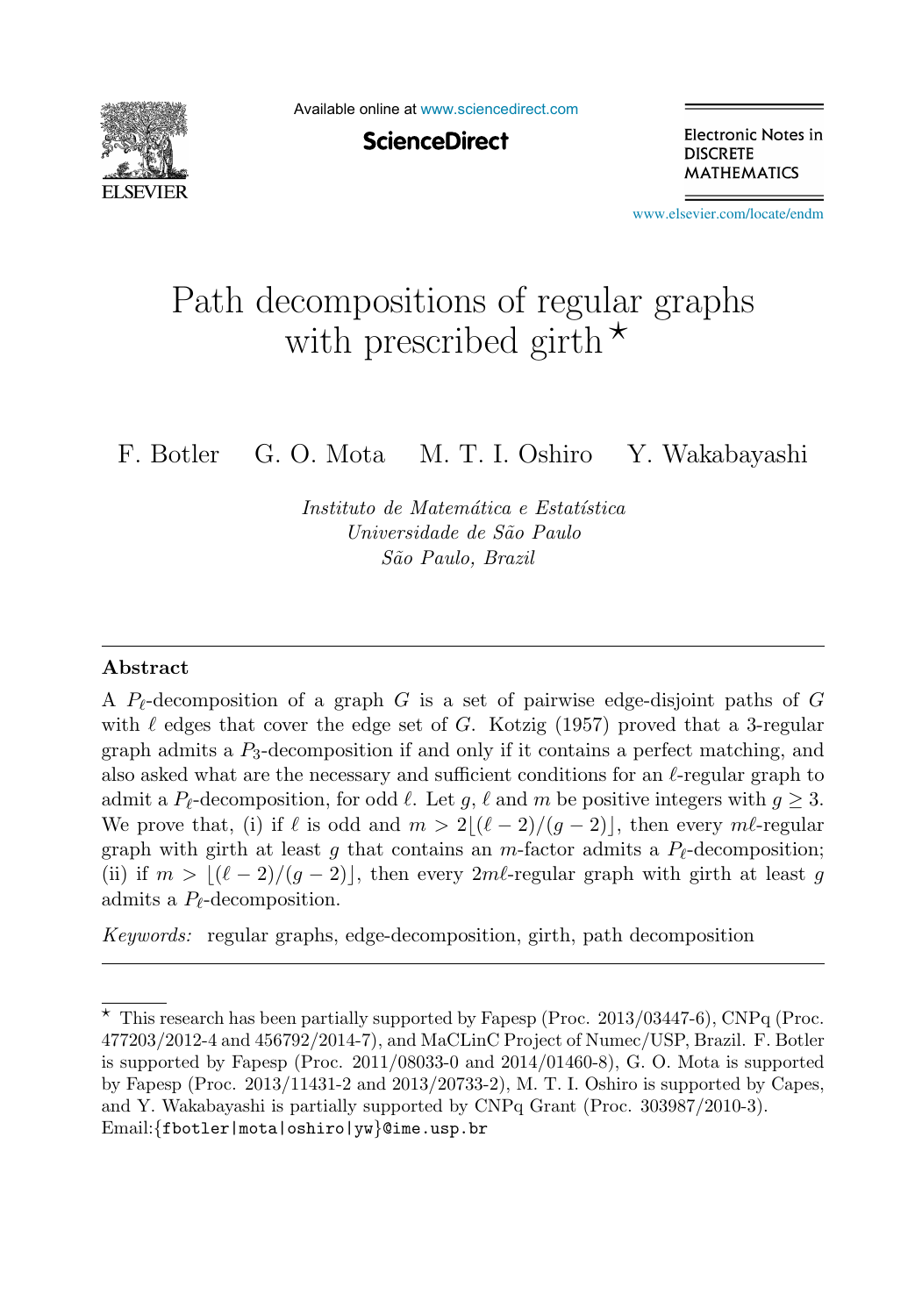#### <span id="page-1-0"></span>**1 Introduction**

A set  $\mathcal{D} = \{H_1, \ldots, H_k\}$  of pairwise edge-disjoint subgraphs of a graph G is called a *decomposition* of  $G$  if these subgraphs cover the edge set of  $G$ . If  $H_i$ , for  $1 \leq i \leq k$ , is isomorphic to a graph H, then we say that D is an  $H$ -decomposition of G. When H is a path of length 2, it is easy to prove that a connected graph  $G$  admits an  $H$ -decomposition if and only if  $G$  has an even number of edges. On the other hand, Dor and Tarsi [\[9\]](#page-7-0) proved that deciding whether a graph admits an H-decomposition is an NP-complete problem whenever  $H$  has a component with at least 3 edges. It is then natural to look for sufficient conditions for a graph  $G$  to admit an  $H$ -decomposition. When H is a tree, Barát and Thomassen  $[1]$  conjectured that high edge-connectivity (together with the obvious divisibility condition on the number of edges) may suffice. In this paper we focus on the special case where G is an  $\ell$ -regular graph, and H is a path of length  $\ell$  ( $\ell$  edges), which we denote by  $P_{\ell}$ .

Kotzig [\[16\]](#page-7-0) and also Bouchet and Fouquet [\[6\]](#page-7-0) independently proved that a 3-regular graph admits a  $P_3$ -decomposition if and only if it contains a perfect matching. Kotzig asked what are the necessary and sufficient conditions for an odd  $\ell$ -regular graph G to be decomposable into paths of length  $\ell$ . A necessary condition is that G admits a decomposition into an  $((\ell-1)/2)$ -factor and an  $((\ell + 1)/2)$ -factor. Favaron, Genest, and Kouider [\[10\]](#page-7-0) proved that this condition is not sufficient, and conjectured that the existence of a perfect matching may suffice for  $\ell > 5$ . Favaron, Genest, and Kouider [\[10\]](#page-7-0) proved that it is sufficient for a 5-regular to contain a perfect matching and no cycles of length four to admit a  $P_5$ -decomposition. More recently, it was proved [\[5\]](#page-6-0) that every triangle-free 5-regular graph containing a perfect matching admits a  $P_5$ -decomposition. Many surveys and books on graph decompositions have appeared in the literature  $[2,7,11,12]$  $[2,7,11,12]$ . In what follows we will restrict our attention to decompositions of regular graphs. In [\[14\]](#page-7-0) it is proved that every 4-regular bipartite graph admits a  $P_4$ -decomposition. For other results concerning 2k-regular graphs and cartesian product of regular graphs, the reader is referred to [\[15,18\]](#page-7-0); and for results on decompositions of regular graphs with large girth, we mention Kouider and Lonc [\[17\]](#page-7-0).

Let  $\mathcal D$  be a decomposition of a graph G into paths. Given a vertex v of G, we denote by  $\mathcal{D}(v)$  the number of elements of D containing v as an endvertex. We say that D is balanced if  $\mathcal{D}(u) = \mathcal{D}(v)$  for every  $u, v \in V(G)$ . Heinrich, Liu and Yu [\[13\]](#page-7-0) proved that if G is a  $3m$ -regular graph that contains an *m*-factor, then G admits a balanced  $P_3$ -decomposition. Our main contri-butions (Theorems [3.2](#page-5-0) and [3.4\)](#page-6-0) are as follows. Let  $g, \ell$  and  $m$  be positive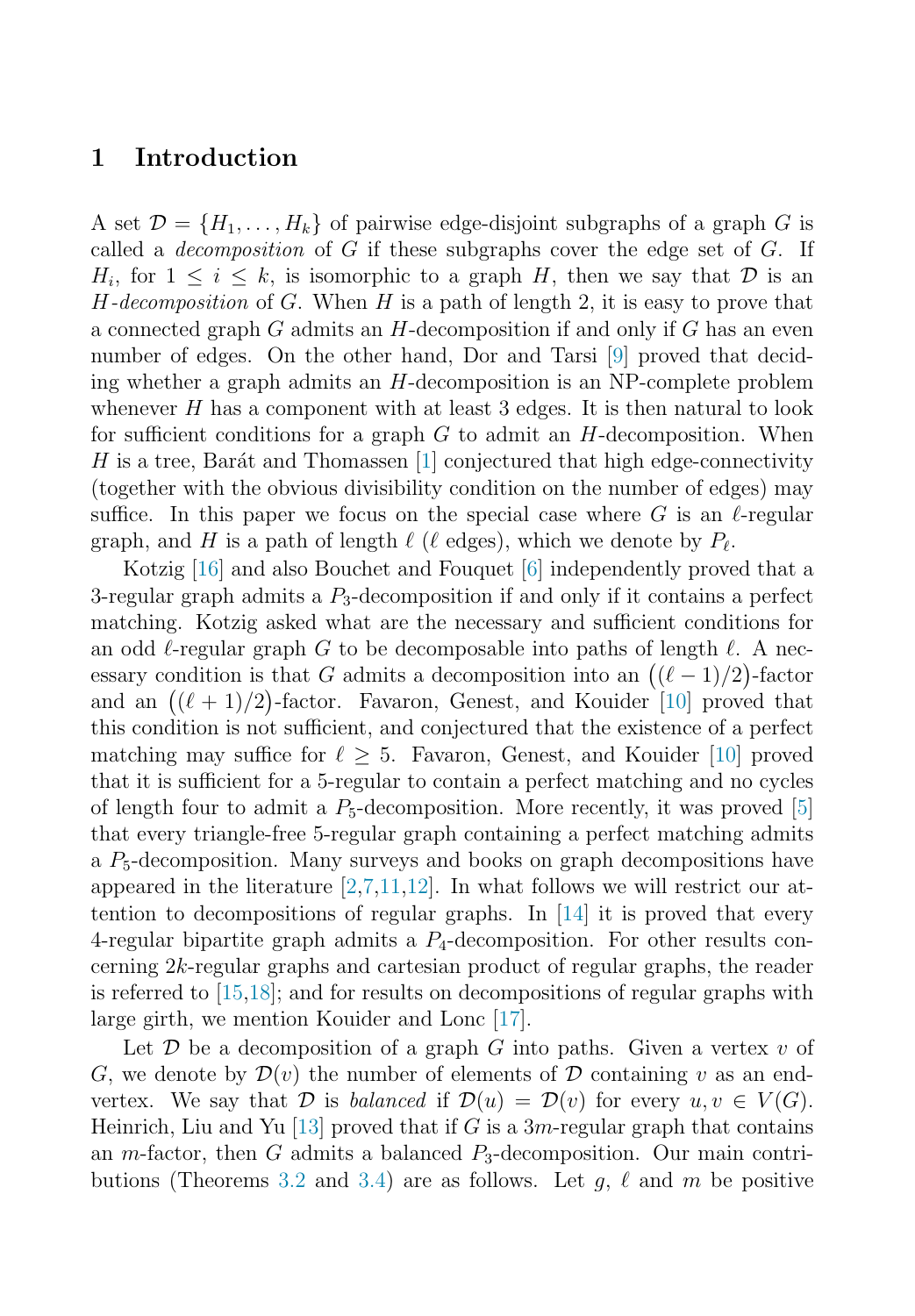<span id="page-2-0"></span>integers with  $q > 3$ . (i) If  $\ell$  is odd and  $m > 2/(\ell - 2)/(\ell - 2)$ , then every  $m\ell$ -regular graph with girth at least q that contains an m-factor admits a balanced  $P_{\ell}$ -decomposition. (ii) If  $m > \lfloor (\ell-2)/(g-2) \rfloor$ , then every  $2m\ell$ -regular graph with girth at least  $g$  admits a balanced  $P_{\ell}$ -decomposition.

Our proofs require a generalization of the technique used by the authors in [\[4\]](#page-6-0). Owing to space limitation, we present only sketches of some of the proofs. The basic terminology and notation used in this paper are standard (see, e.g.  $|8|$ ).

#### **2 The Disentangling Lemma**

We present three lemmas that together form the central part of the proof of our main result. Among them, Lemma [2.3,](#page-4-0) which we call Disentangling Lemma, is the most important result in the proof of our main results. We first introduce some definitions and establish the notation. A path  $P$  in  $G$  is a sequence of distinct vertices  $P = v_0v_1 \cdots v_\ell$  such that  $v_i v_{i+1} \in E(G)$ , for  $i = 0, 1, \ldots, \ell - 1$ . The vertices  $v_0$  and  $v_\ell$  are the *end-vertices* of P. The *length* of P is the number of its edges. Sometimes, it is convenient to consider that a path  $P = v_0 v_1 \cdots v_\ell$  is the subgraph of G induced by the edges  $v_i v_{i+1}$  for  $i = 0, \ldots, \ell - 1$ . A vanilla trail is a trail  $T = v_0 v_1 \cdots v_\ell$  such that  $v_1 \cdots v_{\ell-1}$  is a path. A vanilla  $\ell$ -trail is a vanilla trail of length  $\ell$ .

Let  $\mathcal D$  be a decomposition of a graph  $G$  into trails. Let  $v$  be a vertex of  $G$ and let  $uv \in E(G)$  and  $T \in \mathcal{D}$  be such that  $uv \in E(T)$ . If  $T = x_0 x_1 \cdots x_\ell$  with  $x_0 = u$  and  $x_1 = v$ , we say that uv is a pre-hanging edge of  $D$  at v. We denote by preHang $(v, \mathcal{D})$  the number of pre-hanging edges of  $\mathcal D$  at v. We say that  $\mathcal D$  is k-pre-complete if preHang $(v, \mathcal{D}) > k$ , for all v in  $V(G)$ . If  $d_T(u) = 1$ , then we say that uv is a hanging edge of  $\mathcal D$  at v. We denote by  $\text{Hang}(v, \mathcal D)$  the number of hanging edges of D at v. We say that D is k-complete if  $\text{Hang}(v, \mathcal{D}) > k$ , for all v in  $V(G)$ .

Let  $\mathcal D$  be a decomposition of a graph  $G$  into trails. We extend to trails the definition of  $\mathcal{D}(v)$  given in Section [1](#page-1-0) for paths. Given a vertex v of G, we denote by  $\mathcal{D}(v)$  the number of elements of  $\mathcal D$  that have v as an end-vertex. If an element T of  $\mathcal D$  is such that v is the end-vertex of T, then we count T twice (or with multiplicity 2) in  $\mathcal{D}(v)$ . Analogously, we say that D is balanced if  $\mathcal{D}(u) = \mathcal{D}(v)$  for every  $u, v \in V(G)$ . Lemma 2.1 shows how to obtain a balanced complete vanilla  $\ell$ -trail decomposition from some balanced pre-complete vanilla  $\ell$ -trail decomposition.

**Lemma 2.1** Let  $g, k, \ell, r$  be positive integers with  $g \geq 3$  and let G be a graph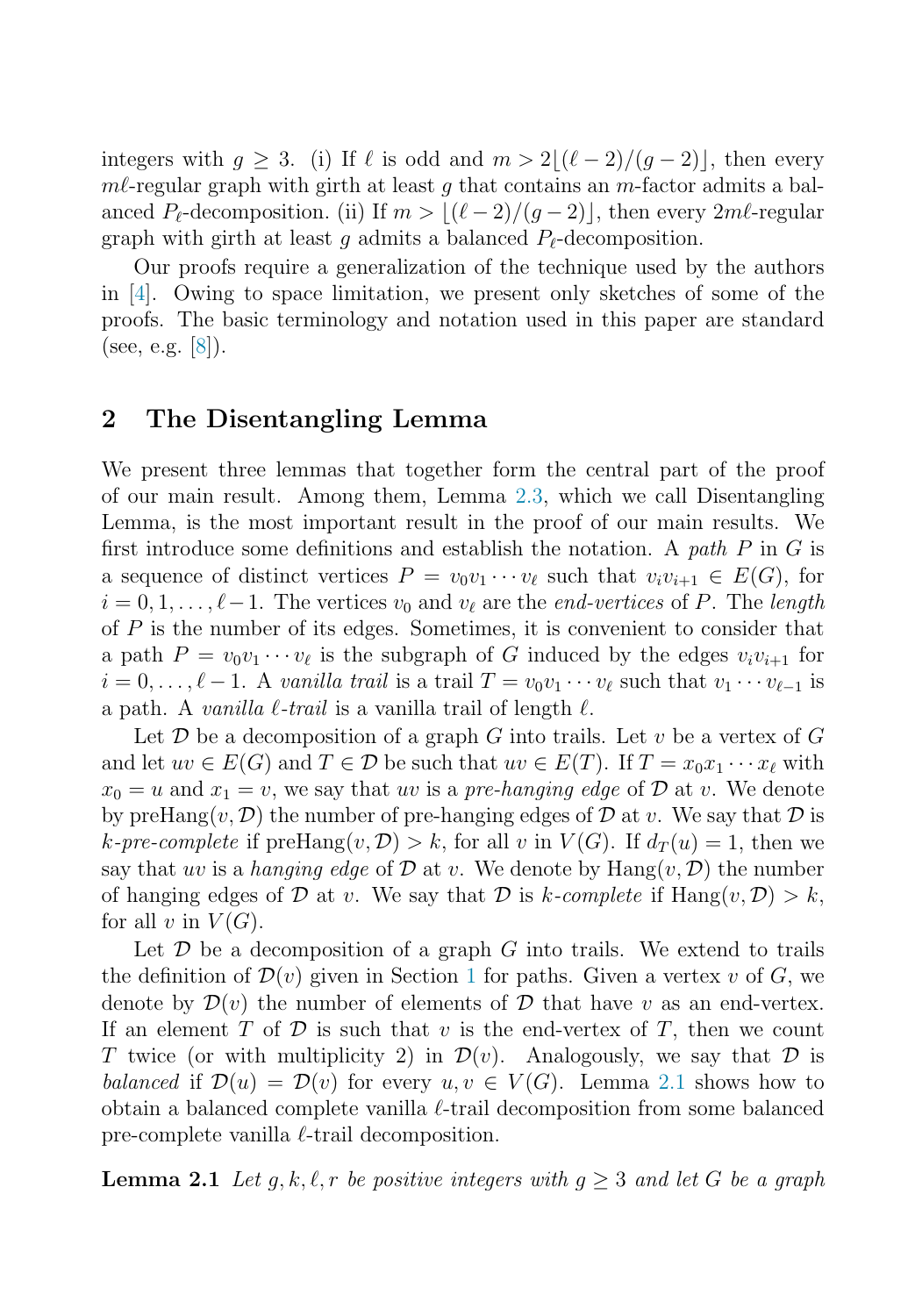<span id="page-3-0"></span>with girth at least g. If  $r \geq |(\ell-2)/(g-2)|$  and G admits a balanced  $(k + r)$ -pre-complete vanilla  $\ell$ -trail decomposition  $\mathcal{D}$ , then G admits a balanced  $k$ -complete vanilla  $\ell$ -trail decomposition  $\mathcal{D}'$ .

**Proof** Let  $\mathcal{D}$  be a balanced  $(k+r)$ -pre-complete vanilla  $\ell$ -trail decomposition of G that maximizes  $\sum_{v \in V(G)} \text{hang}(v, \mathcal{D})$ . We claim that  $\mathcal D$  is k-complete, i.e,  $\text{Hang}(v, \mathcal{D}) > k$  for each vertex v of G.

Suppose, by contradiction, that  $D$  is not k-complete. Then there is a vertex v of G such that  $\text{Hang}(v, \mathcal{D}) \leq k$ . Since  $\mathcal{D}$  is  $(k + r)$ -pre-complete, preHang $(v, \mathcal{D}) \geq k + r + 1$ . Thus, there are at least  $r + 1$  pre-hanging edges at v that are not hanging edges at v, say  $x_1v, \ldots, x_{r+1}v$ . Let  $T_1 = y_0y_1 \cdots y_\ell$ be the element of D that contains  $x_1v$ , where  $y_0 = x_1$  and  $y_1 = v$  and let  $X = \{x_1, \ldots, x_{r+1}\}.$  Let  $x'_1, \ldots, x'_s$  be the vertices of X contained in  $V(T_1)$ , ordered by distance from  $y_1$  in  $T_1 - y_0y_1$ . Let  $l_0$  be the distance from  $y_1$  to  $x'_1$  in  $T_1$ , and let  $l_i$  be the distance from  $x'_i$  to  $x'_{i+1}$  in  $T_1$ , for  $0 < i \leq s-1$ . Since the girth of G is at least g, we have  $l_0 \geq g - 1$ , and  $l_i \geq g - 2$  for  $1 \leq i \leq s-1$ . Since  $x'_1, \ldots, x'_s$  are ordered by distance from  $y_1$  in  $T_1 - y_0y_1$ , we have  $\ell - 1 \ge \sum_{i=0}^{s-1} l_i \ge g - 1 + (s-1)(g-2) = s(g-2) + 1$ . Therefore,  $s \leq (\ell-2)/(g-2)$ , which implies  $s \leq r$ . Since  $|X| = r+1 > s$ , there is at least one vertex in X, say  $x_p$ , that is not a vertex of  $T_1$ .

Let  $T_p$  be the element of  $\mathcal D$  that contains  $x_pv$ . Let  $T'_1 = T_1 - x_1v + x_pv$ and  $T'_{p} = T_{p} - x_{p}v + x_{1}v$ , and let  $\mathcal{D}' = \mathcal{D} - T_{1} - T_{p} + T'_{1} + T'_{p}$ . It is not hard to check that D' is balanced. Since  $x_p \notin V(T_1)$ , we have  $d_{T_1'}(x_p) = 1$ , which implies that  $x_p v$  is a hanging edge of  $\mathcal{D}'$  at v. Therefore,  $\sum_{v \in V(G)} \text{hang}(v, \mathcal{D}') > \sum_{v \in V(G)} \text{hang}(v, \mathcal{D}),$  a contradiction to the maximality of  $\sum_{v \in V(G)}$  Hang $(v, \mathcal{D})$ .

The next result is an essential tool in the proof of Lemma [2.3.](#page-4-0)

**Lemma 2.2** Let  $\ell$  and g be positive integers such that  $g \geq 3$  and let G be a graph with girth at least g. Let  $D$  be a decomposition of  $G$ . Let  $T$  be a trail of length  $\ell$  in G, and let v be an internal vertex of T. If  $\text{Hang}(v, \mathcal{D})$  $|(\ell-2)/(g-2)|$ , then there is a hanging edge uv of D at v such that  $u \notin V(T)$ .

**Proof** We start by splitting T at v, obtaining two trails  $T_1, T_2$  of length  $\ell_1$ and  $\ell_2$ , respectively. Let  $x_1v,\ldots,x_{k+1}v$  be distinct hanging edges at v. Put  $X = \{x_1, \ldots, x_{k+1}\}.$  Denote by  $s_1$  the number of vertices of X in  $T_1$ . Let  $x'_1, \ldots, x'_{s_1}$  be the vertices of X contained in  $V(T_1)$ , ordered by distance from  $v$  in  $T_1$ .

Suppose  $s_1 \geq 1$ . Let  $l_0$  be the distance in  $T_1$  from v to  $x'_1$ , and  $l_i$  be the distance in  $T_1$  from  $x'_i$  to  $x'_{i+1}$ , for  $i > 0$ . Since G has girth at least g,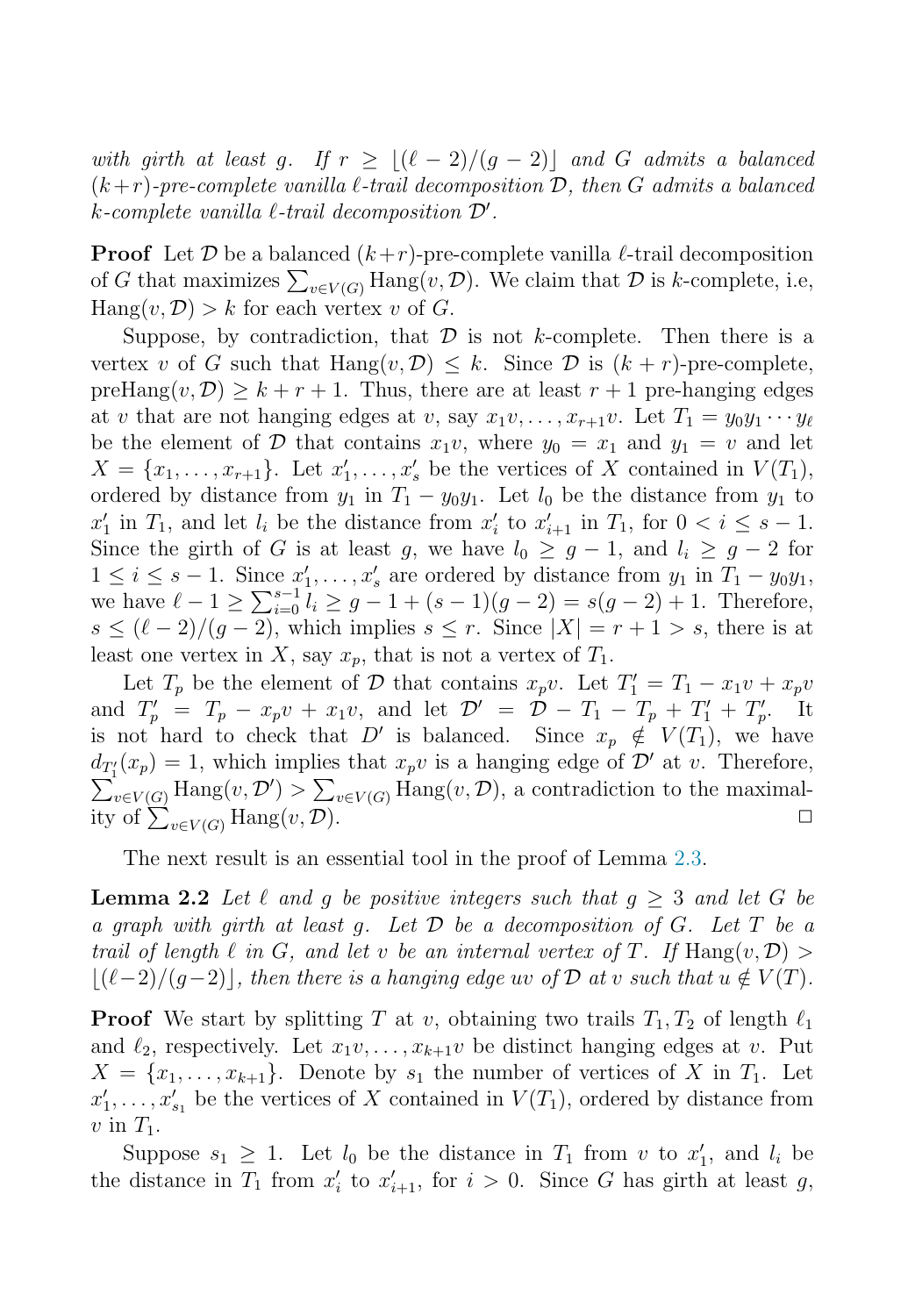<span id="page-4-0"></span>we have  $l_0 \geq g-1$ , and  $l_0 \geq 1$ we have  $l_0 \ge g - 1$ , and  $l_i \ge g - 2$  for  $1 \le i \le s_1 - 1$ . Therefore,  $\ell_1 \ge \sum_{i=0}^{s-1} l_i \ge g - 1 + (s_1 - 1)(g - 2) = s_1(g - 2) + 1$ . Defining  $s_2$  (with respect to  $T_2$ ) analogously to  $s_1$ , we obtain that if  $s_2 \geq 1$ , then  $\ell_2 \geq s_2(g-2)+1$ . Therefore, if  $s_1, s_2 \geq 1$ , we have  $s_1 + s_2 \leq (\ell - 2)/(g - 2)$ . Now suppose  $s_1 = 0$ . Since v is an internal vertex of T, we have  $\ell - 1 > \ell_2 > s_2(q - 2) + 1$ , which implies that  $s_1 + s_2 = s_2 \leq (\ell - 2)/(g - 2)$ . In both cases, we have  $s_1 + s_2 \leq \lfloor (\ell - 2)/(g - 2) \rfloor = k$ . Since  $|X| = k + 1 > s_1 + s_2$ , there is at least one element u in X that is not contained in T one element  $u$  in  $X$  that is not contained in  $T$ .

Now we are ready to state and give a sketch of the proof of the Disentangling Lemma.

**Lemma 2.3 (Disentangling Lemma)** Let q and  $\ell$  be positive integers with  $q > 3$  and let G be a graph of girth q. Let  $k > |(\ell - 2)/({q - 2})|$ . If G admits a balanced k-complete decomposition  $\mathcal D$  into vanilla  $\ell$ -trails, then  $G$  admits a balanced  $k$ -complete  $P_{\ell}$ -decomposition.

Sketch of the proof. For every vanilla trail T in G, let  $\tau(T)$  be the number of end-vertices of T that have degree greater than 1 in T. Let  $\mathcal{D}^*$  be a balanced k-complete decomposition into vanilla  $\ell$ -trails that minimizes  $\sum_{T \in \mathcal{D}} \tau(T)$ .

Suppose that there is a vanilla trail  $T_0$  in  $\mathcal{D}^*$  that is not a path. Let x be an end-vertex of  $T_0$  of degree greater than 1 in  $T_0$ , and let C be a cycle in  $T_0$ that contains x. Let y be a neighbour of x in C. By Lemma [2.2,](#page-3-0) there is a hanging edge uy of  $\mathcal{D}^*$  at y such that  $u \notin V(T_0)$ . Let  $T_1$  be the element of  $\mathcal{D}^*$ that contains uy. Now, let  $T'_0 = T_0 - xy + uy$ ,  $T'_1 = T_1 - uy + xy$ , and put  $\mathcal{D}' = \mathcal{D}^* - T_0 - T_1 + T_0' + T_1'$ . Note that  $\mathcal{D}'(v) = \mathcal{D}^*(v)$  for every v in  $V(G)$ , and  $\tau(T_0') = \tau(T_0) - 1$ . If  $\tau(T_1') \leq \tau(T_1)$ , then  $\mathcal{D}'$  is a balanced k-complete decomposition of G into vanilla  $\ell$ -trails such that  $\sum_{T \in \mathcal{D}'} \tau(T) < \sum_{T \in \mathcal{D}^*} \tau(T)$ . Otherwise, we would have  $\tau(T_1') = \tau(T_1) + 1$  and  $T_1'$  contains a cycle C' that contains xy. Let y' be a neighbour of x in C' such that  $y' \neq y$ . Now, repeat the above operation, as long as necessary, considering  $T_1'$  and  $y'$  instead of  $T_0$ and y. We can show that such a procedure halts, and we obtain the desired decomposition, concluding the proof.

#### **3 Main results**

In this section we show how to use Petersen's Factorization Theorem to obtain some complete decomposition of a graph G into vanilla  $\ell$ -trails. Then, we use Lemma 2.3 to obtain a decomposition into paths of length  $\ell$ . Theorem [3.1](#page-5-0) guarantees that the statement of the Theorem [3.2](#page-5-0) holds for  $\ell = 3$ , while Proposition [3.3](#page-5-0) guarantees that the statement of Theorem [3.4](#page-6-0) holds for  $\ell = 2$ .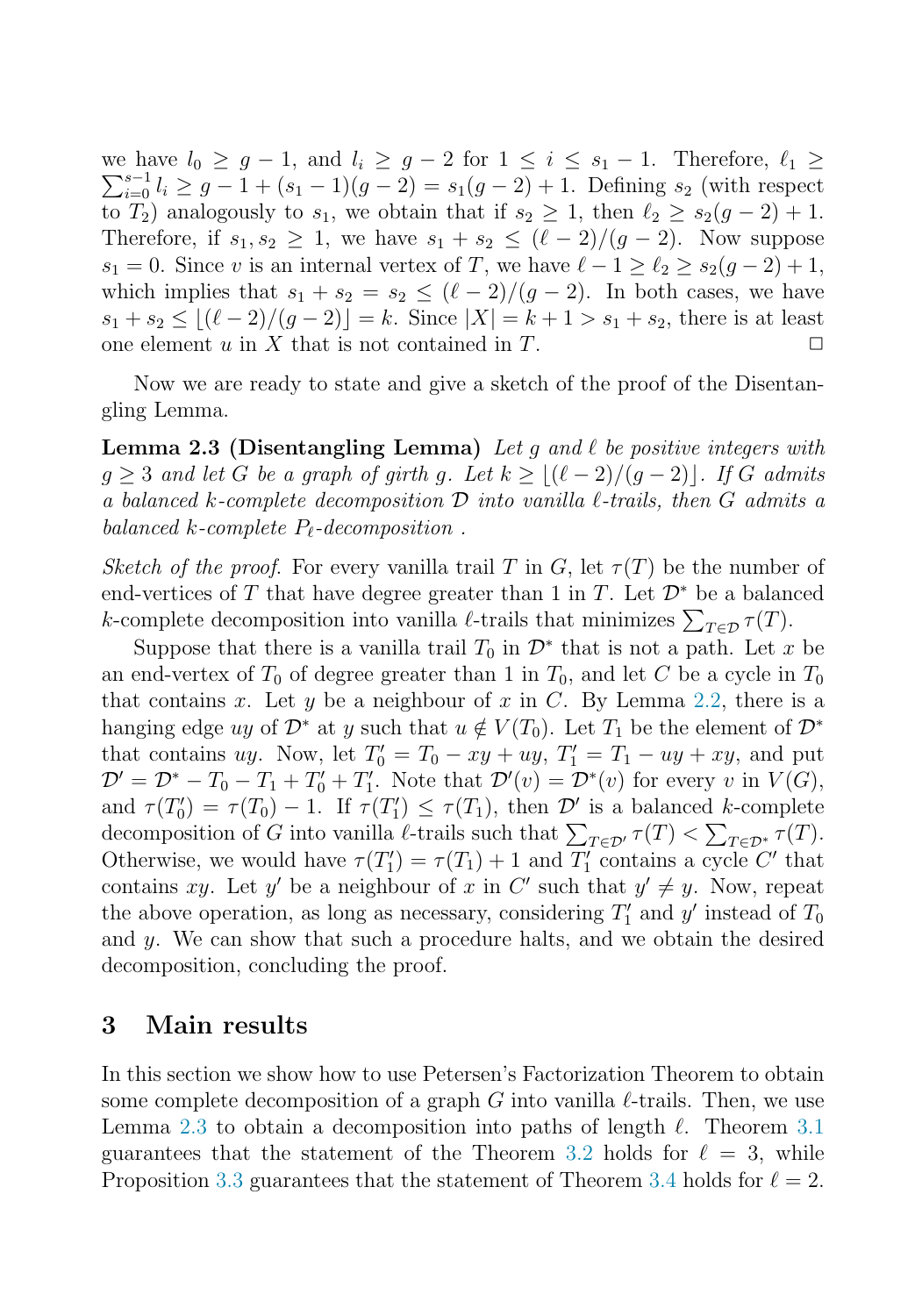<span id="page-5-0"></span>**Theorem 3.1 (Heinrich–Liu–Yu [\[13\]](#page-7-0))** If G is a 3m-regular graph that contains an m-factor, then  $G$  admits a balanced  $P_3$ -decomposition.

**Theorem 3.2** Let  $\ell$ , g and m be positive integers such that  $\ell$  is odd and  $g \geq 3$ , and let G be an me-regular graph with girth at least q that contains an mfactor. If  $m > 2 \lfloor (\ell-2)/(g-2) \rfloor$ , then G admits a balanced  $P_{\ell}$ -decomposition.

**Proof** Suppose the statement is false, and let  $\ell$  be the smallest integer such that the statement is not true. By Theorem 3.1, the statement is true for  $\ell = 3$  and  $q > 3$ . Thus, we may assume that  $\ell > 5$ .

Let M be an m-factor of G. By Petersen's Theorem,  $G - E(M)$  admits a 2-factorization  $\{F_1, \ldots, F_{(\ell-1)m/2}\}\)$ . Let H be the union of m of these factors, i.e, H is a 2m-factor of G. Then  $G' = G - E(H)$  is a  $(\ell - 2)m$ -regular graph with girth at least q. Note that,  $m > 2|(\ell-2)/(q-2)| > 2|(\ell-4)/(q-2)|$ . Thus, by the minimality of  $\ell$ , G' admits a balanced decomposition  $\mathcal{D}'$  into paths of length  $\ell - 2$ .

We claim that  $\mathcal{D}'(v) = m$  for every vertex v in  $V(G)$ . Let  $|V(G)| = n$ . Note that  $G'$  contains  $n(\ell-2)m/2$  edges, hence  $\mathcal{D}'$  contains  $nm/2$  paths. Thus  $\sum_{v \in V(G)} \mathcal{D}'(v) = nm$ . Since  $\mathcal{D}'$  is balanced, we have  $\sum_{v \in V(G)} \mathcal{D}'(v) = n \mathcal{D}'(u)$ , for every u in  $V(G)$ . Therefore,  $\mathcal{D}'(v) = m$  for every vertex v of G. Choose an Eulerian orientation for H. Note that  $d^+_H(v) = m = \mathcal{D}'(v)$ . Thus, we can extend each path  $P'$  of  $\mathcal{D}'$  to a vanilla  $\ell$ -trail  $T$  by adding to  $P'$  one edge of H at each of its end-vertices. Let  $\mathcal D$  be the decomposition obtained. Note that  $\mathcal{D}(v) = d_H^-(v) = m$  for every vertex v in  $V(G)$ , because H has an Eulerian orientation. Therefore,  $\mathcal D$  is balanced. Put  $r = |(\ell - 2)/(g - 2)|$ and  $k = m - r - 1$ . Note that  $k \geq \lfloor (\ell - 2)/(g - 2) \rfloor$ . By the definition of pre-hanging edge, the edges of  $H$  that leave a fixed vertex  $v$  of  $G$  are precisely the pre-hanging edges of  $\mathcal D$  at v; hence,  $\mathcal D$  is  $(m-1)$ -pre-complete. By Lemma [2.1](#page-2-0) applied with  $g, k, \ell$ , and r, the graph G admits a balanced k-complete decomposition  $\mathcal{D}''$  into vanilla  $\ell$ -trails. Since  $k \geq \lfloor (\ell-2)/(g-2) \rfloor$ , by Lemma [2.3,](#page-4-0) G admits a balanced k-complete  $P_{\ell}$ -decomposition.  $\Box$ 

The proof of Theorem [3.4](#page-6-0) is similar to the proof of Theorem 3.2, and uses Proposition 3.3 instead of Theorem 3.1.

**Proposition 3.3** If G is a 4m-regular graph, then G admits a balanced  $P_2$ decomposition.

**Proof** Consider an Eulerian orientation of G. Since G is 4m-regular, we have  $d^+(v) = d^-(v) = 2m$  for every  $v \in V(G)$ . For each vertex v of G, decompose the set of edges corresponding to the directed edges that leave v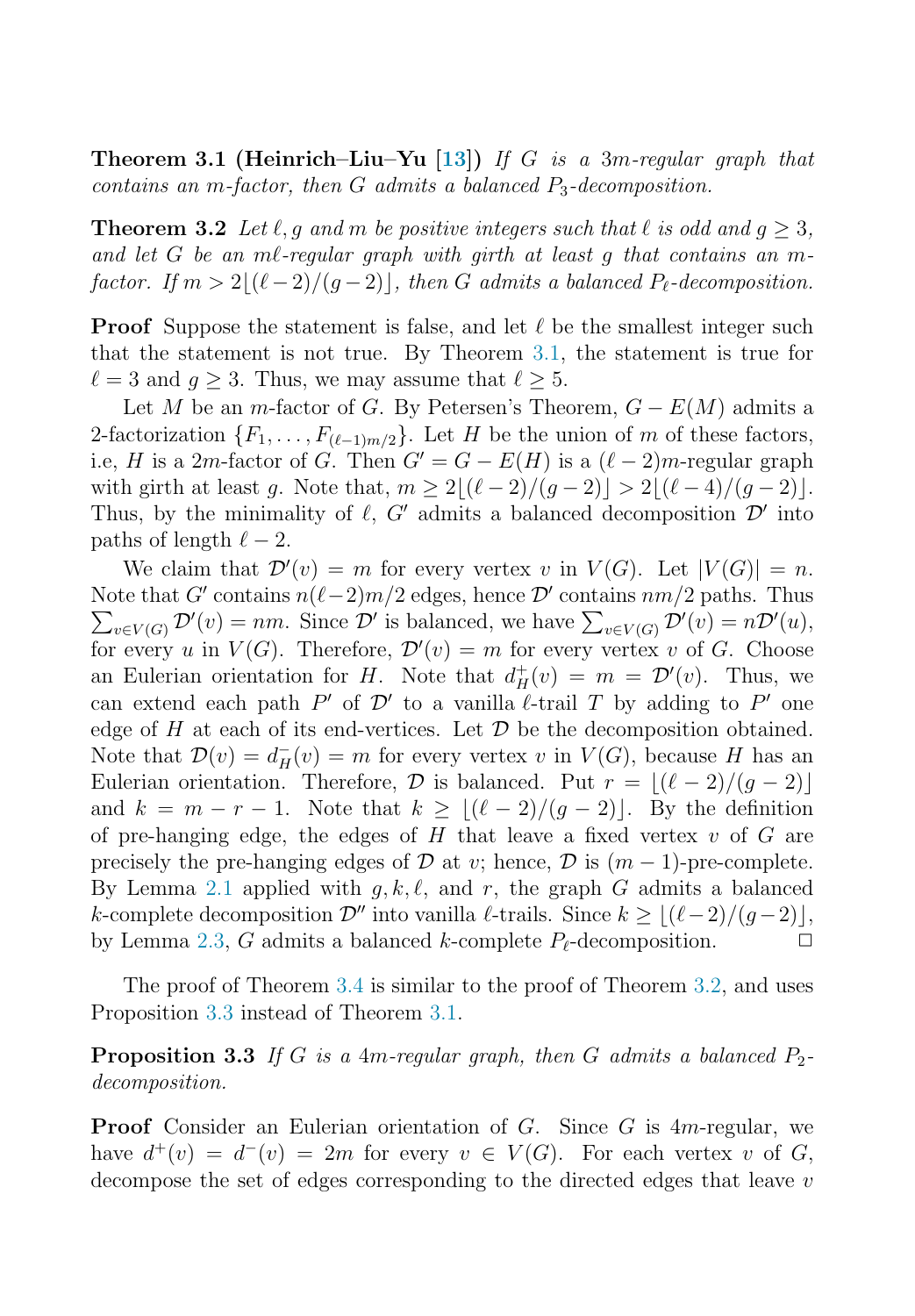<span id="page-6-0"></span>into *m* paths of length 2. Let *D* be the obtained decomposition, and note that  $\mathcal{D}(v) = d^-(v) = 2m$  for every vertex *v* of  $V(G)$  $\mathcal{D}(v) = d^-(v) = 2m$  for every vertex v of  $V(G)$ .

**Theorem 3.4** Let  $\ell, q$  and m be positive integers such that  $q > 3$  and let G be a 2ml-regular graph with girth at least g. If  $m > |(\ell - 2)/(g - 2)|$ , then G admits a balanced  $P_{\ell}$ -decomposition.

### **4 Concluding remarks**

We believe that the Disentangling Lemma (Lemma [2.3\)](#page-4-0) can be used to obtain other decomposition results. In fact, in a forthcoming paper [3], we use a version of the Disentangling Lemma for bipartite graphs to prove that, for every positive integer  $\ell$ , there exists a constant  $k = k(\ell)$ , such that if G is k-edge connected and  $\ell$  divides  $|E(G)|$ , then G admits a  $P_{\ell}$ -decomposition. This result solves for path decomposition the Conjecture of Barát and Thomassen [1] on tree decomposition.

For the special case of Theorem [3.2,](#page-5-0) in which  $q = \ell - 1$ , we use a generalization of the techniques in [5] to prove that the following holds for odd  $\ell$ : Every  $\ell$ -regular graph with girth  $\ell-1$  that contains a perfect matching admits a  $P_{\ell}$ -decomposition.

## **References**

- [1] Barát, J. and C. Thomassen, *Claw-decompositions and Tutte-orientations*, J. Graph Theory **52** (2006), pp. 135–146.
- [2] Bosák, J., "Decompositions of Graphs," Mathematics and its Applications (East European Series) **47**, Kluwer Academic Publishers Group, Dordrecht, 1990, xviii+248 pp., translated from the Slovak, With a preface by Stefan Znám.
- [3] Botler, F., G. O. Mota, M. T. I. Oshiro and Y. Wakabayashi, Decompositions of highly edge-connected graphs into paths of any given length, in preparation.
- [4] Botler, F., G. O. Mota, M. T. I. Oshiro and Y. Wakabayashi, Decomposition of highly connected graphs into paths of length 5, ArXiv: 1505.04309 (2015).
- [5] Botler, F., G. O. Mota and Y. Wakabayashi, Decompositions of triangle-free 5-regular graphs into paths of length five, Discrete Math. To appear.